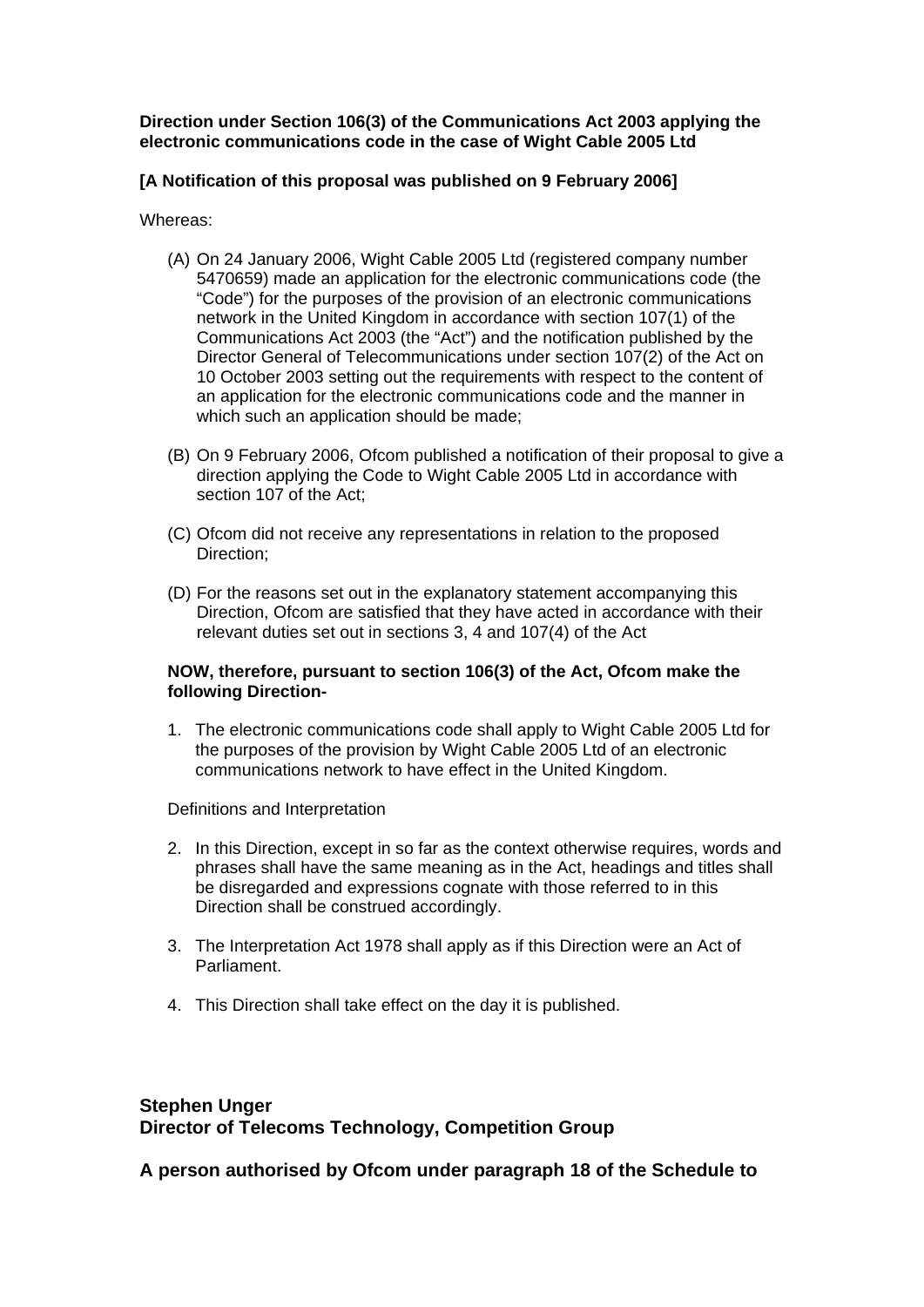**the Office of Communications Act 2002** 

**23 March 2006**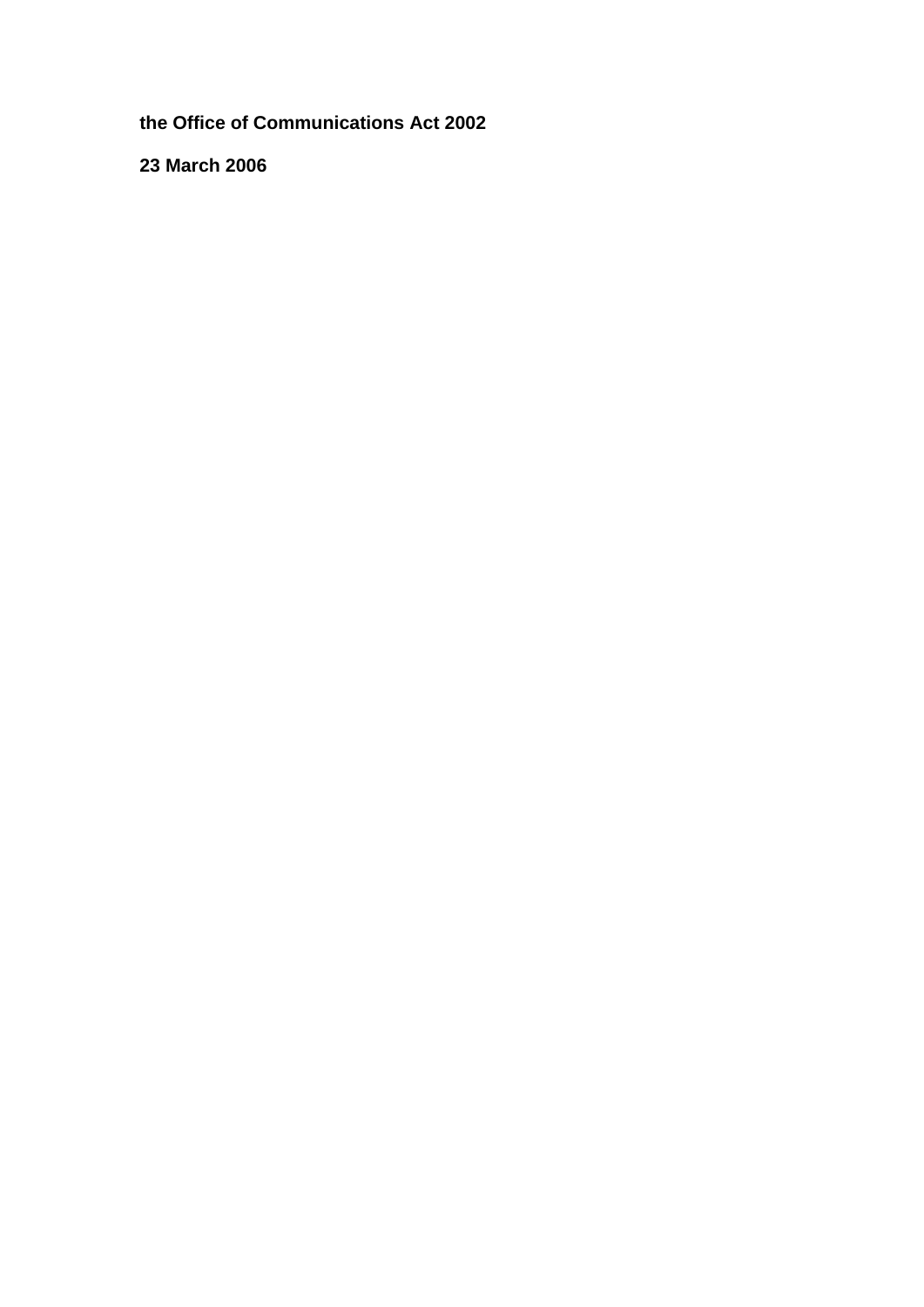# **Explanatory Statement**

1.1 On 24 January 2006, Wight Cable 2005 Ltd ("Wight Cable") applied to Ofcom for a direction applying the electronic communications code (the "Code"). This application was made in accordance with section 107(1) of the Communications Act 2003 (the "Act") and meets the requirements for any such application for a Direction applying the Code, and the manner in which such an application has to be made, as set out in the Notification published by the Director General of Telecommunications on 10 October 2003 under section 107(2) of the Act.

1.2 On 9 February 2006, Ofcom published a notification of its proposal to give a direction applying the Code to Wight Cable in accordance with section 107 of the Act. Representations on the proposal were invited by 13 March 2006. None were forthcoming.

1.3 In considering Wight Cable's application, Ofcom has acted in accordance with its relevant duties set out in sections 3 and 4 of the Act. In particular, Ofcom has considered its duty in section 3(1)(b) "to further the interests of consumers in relevant markets, where appropriate by promoting competition" and the first Community requirement set out in section 4(3)(a) to promote competition "in relation to the provision of electronic communications networks and services". In this case, Wight Cable intends to install an electronic communications network which will deliver basic telephony, data, television and radio services.

1.4 Wight Cable Ltd's assets were transferred to Wight Cable, which was a new company formed specifically to develop and operate communications services on the Isle of Wight and elsewhere, on 16 December 2005. Wight Cable intends to install additional network infrastructure to extend the reach of its current network and it considers that Code powers are needed to manage this effectively. Wight Cable also requires Code powers to maintain its present network.

1.5 Ofcom has considered the application with regard to its duties set out in section 107(4) of the Act. Its views on the matters set out therein in relation to Wight Cable's application are set out below.

# **The benefit to the public of the electronic communications network by reference to which the Code is to be applied to the applicant**

1.6 Wight Cable offers various electronic communications services including basic telephony, data based services and television. The present network passes approximately 13,000 homes and the company plans to extend this network significantly. The expansion of its network will increase competition in the provision of a range electronic communications services and, therefore, consumers' choice.

# **The practicability of the provision of the network without the Code**

1.7 Wight Cable's plans include extensive network build the majority of which will be provided via a broadband radio solution. Other elements will require the installation of additional ducting. In both cases, however, Wight Cable stated that its ability to deploy the infrastructure would be hampered by planning restrictions that would